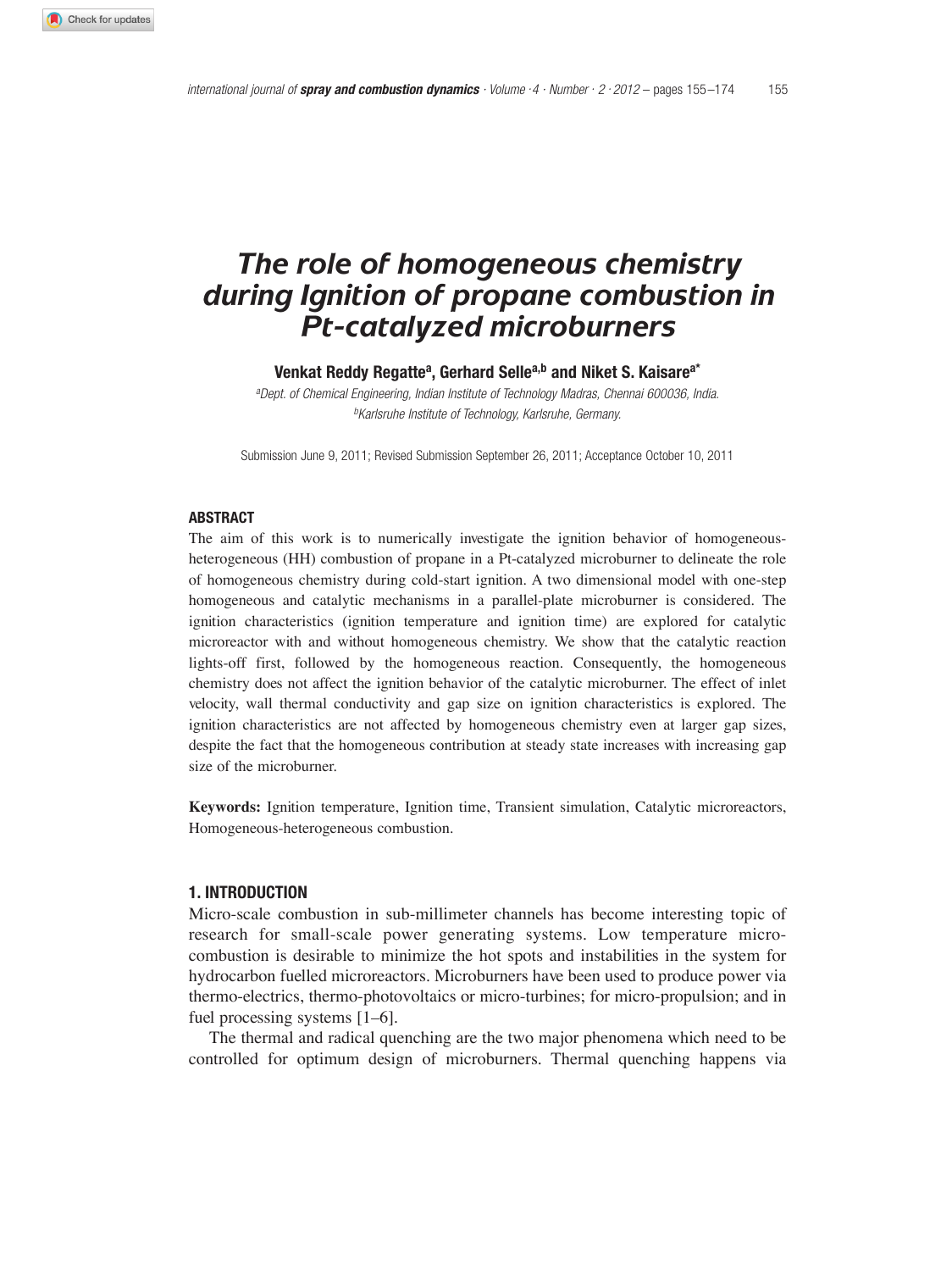extinction when the heat generated by reaction becomes smaller than the overall heat loss, and via blow-out when residence time is too low (higher flow rates). Radical quenching happens when the adsorption of radicals on the system walls and subsequent recombination leads to depletion of reactant radicals in the bulk phase of the microreactor and hinders the homogeneous reaction. The review of micro- and mesoscale combustion is given elsewhere [7].

The dimension of microburners is less than the quench diameter for flames. However, due to enhanced catalyst-induced heating homogeneous reaction can be sustained at gap sizes well below the quenching distance. Despite the large surface to volume ratio of microreactors the contribution of gas phase reactions cannot always be ignored. Nevertheless the contribution of homogeneous chemistry decreases with the gap size  $[8, 9]$  as well as with increasing wall thermal conductivity  $[10, 11]$ . Instabilities such as repetitive extinction, oscillating flames and asymmetric flames have been observed in homogeneous (i.e., non-catalytic) microburners. These instabilities can be suppressed by increasing the catalyst reactivity, resulting in more stable combustion [12].

The homogeneous chemistry may have either positive or negative impact on catalytic microburners, depending on the specific application and conditions of the system. The positive impacts of homogeneous chemistry in catalytic microburners include moderation of the super adiabatic surface temperatures during the heterogeneous conversion of fuels [13], extension of extinction and blow-out limits of pure catalytic combustion [14], and feasibility of operating at higher velocities in microchannels [15]. Russo and co-workers [16, 17] have proposed "hybrid micro-combustors", where the catalytic reactor is designed to appropriately promote homogeneous combustion. The negative impacts include loss in selectivity, safety hazard resulting from higher temperatures and reaction runaway or explosive behavior [8]. Higher operating temperatures in presence of homogeneous reactions (as compared to purely catalytic reactions) have been observed numerically [9] as well as experimentally [18, 19].

The interaction of homogeneous and heterogeneous chemistry has been well understood for mesoscale systems [7, 10, 20]. Extensive experimental and numerical investigations have been performed by Mantzaras and coworkers to show the effect of pressure on homogeneous-heterogeneous reacting system for hydrogen/air mixtures [21, 22], propane/air mixtures [23, 24] and syngas catalytic combustion [13]. All these studies showed that the homogeneous combustion cannot be ignored at high pressures and high temperatures. The homogeneous contribution increases as the temperature build-up in the reactor increases; this observation is more significant at higher reactor pressure [13, 21−23] and higher equivalence ratio [25]. The interaction between catalytic and homogeneous chemistries in meso-scale reactors has also been explored for methane/air [20], partial oxidation of ethane [25] and catalytic reforming of logistic fuels [26].

In addition to analysis of steady state behavior and instabilities in combustion, investigation of ignition characteristics for design of microreactors has also been considered to reduce time for ignition and cold-start emissions. The possibility of self ignition of hydrogen/air mixtures, hydrogen assisted propane/air mixture on Pt-catalyzed ceramic micro-channel [18] was achieved under wide composition range. The integrated microburner is designed to self start from room temperature [27] for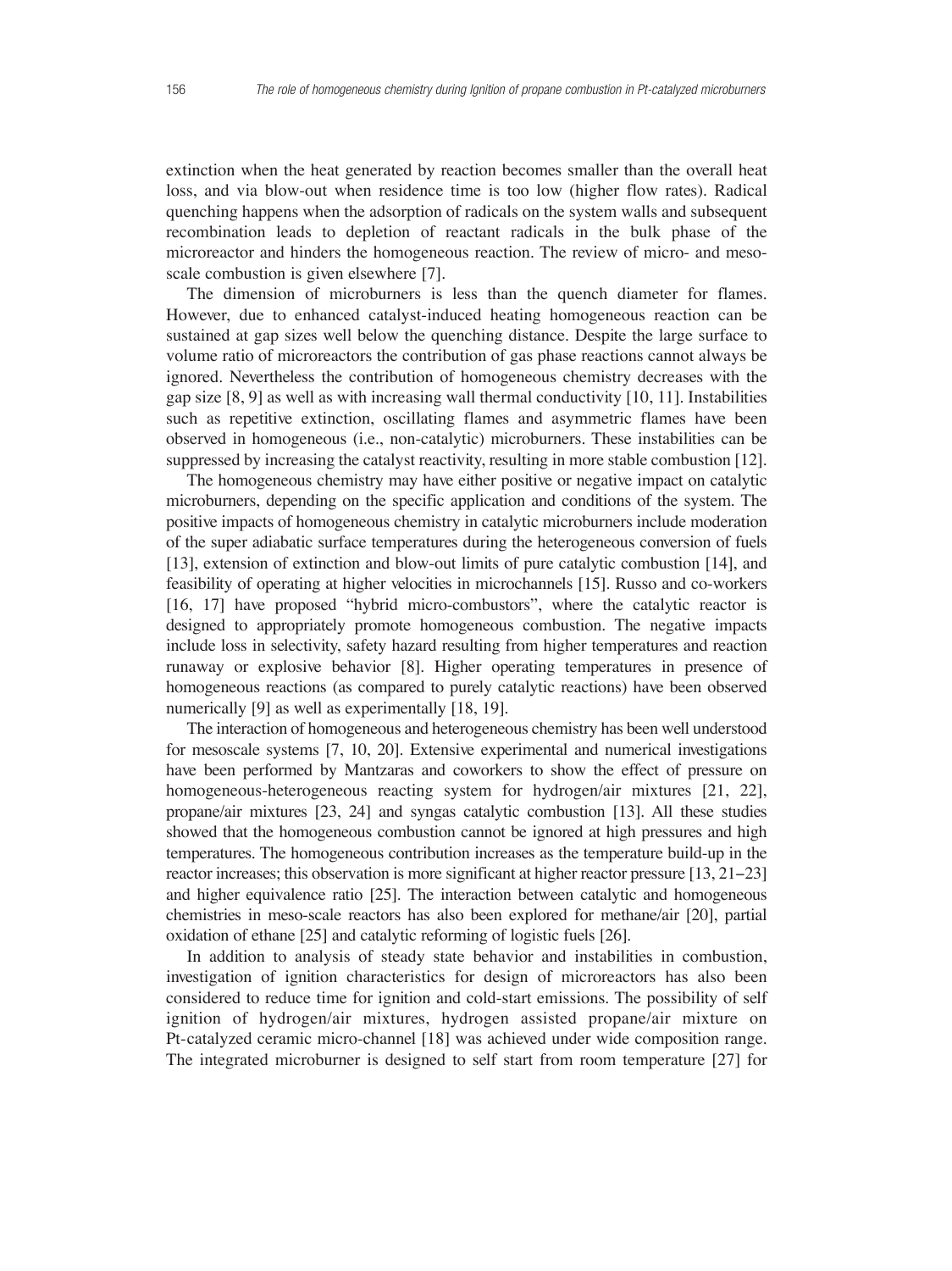methane/air mixtures. The different modes of sustained combustion were explored numerically under unsteady ignition behavior [28]. Ignition in catalytic microreactors for propane/air mixtures were explored for inlet and resistive preheating modes of inlet feed [29, 30]. The ignition temperature decreased with increasing wall thermal conductivity for adiabatic system and the opposite trend was observed for heat loss case [29]. Promoting front-end ignition was shown to provide faster ignition and lower propane emissions [30]. Seshadri and Kaisare [31] showed similar transient behavior for hydrogen-assisted propane ignition in co-feed and sequential feeding modes. Ignition of fuel mixtures in catalytic microburners showed sequential ignition of fuels: the fuel with lower ignition temperature ignited first, followed by ignition of the other fuel [31, 32].

In this work we explore the effect of homogeneous chemistry on ignition behavior of catalytic propane combustion. Specifically, we compare how the presence of homogeneous chemistry affects ignition temperature and the time taken for ignition from cold-start conditions compared to purely catalytic combustion in a Pt-catalyzed microburner. While the interaction between homogeneous and catalytic chemistries is well-studied under *steady state* conditions, the dynamics during cold-start ignition are targeted in this work. We also study the role of various parameters such as inlet velocity, wall thermal conductivity and gap size on ignition of homogeneous-heterogeneous (HH) propane combustion. The simulation methodology is described in the next section, followed by comparison of ignition behavior of catalytic and HH propane combustion. The role of wall thermal conductivity and gap size are discussed thereafter, followed by conclusions drawn from this work.

## **2. SIMULATION METHODOLOGY**

In this simulation study, we consider the two-dimensional geometry of a planar microcombustor, consisting of a single flow channel formed between two infinite wide parallel plates as shown in Figure 1. The length of the reactor is 2 cm, the gap size is 500  $\mu$ m, and the wall thickness is 50  $\mu$ m. The initial 1 mm of the reactor wall is non catalytic and the rest of 19 mm wall is catalytic. Due to the symmetric plane between the two plates, we considered only half of the reactor for simulation study.

The reactor mesh is generated using GAMBIT; after the grid independence study, we arrived at a uniform mesh with 1000 nodes in the axial direction, 40 nodes in the transverse direction in the flow domain and 5 nodes in the transverse direction in the solid wall. In case of transient simulations, the time step of 0.1 sec was found to be sufficient to give step size independent results. This was verified by comparing the results obtained with time-steps of 0.2 sec, 0.1 sec and 0.05 sec. Thus for the transient term, we use the first order implicit scheme with time marching of 0.1 sec. The continuity, momentum, energy and species transport equations are solved using FLUENT software for the 2D steady and transient models.

The governing equations solved in FLUENT 6.3 are given in generic transport form as

$$
\frac{\partial (\rho \phi)}{\partial t} + \nabla \cdot (\rho \phi \vec{u}) = \nabla \cdot (\Gamma \nabla \phi) + S_{\phi}
$$
 (1)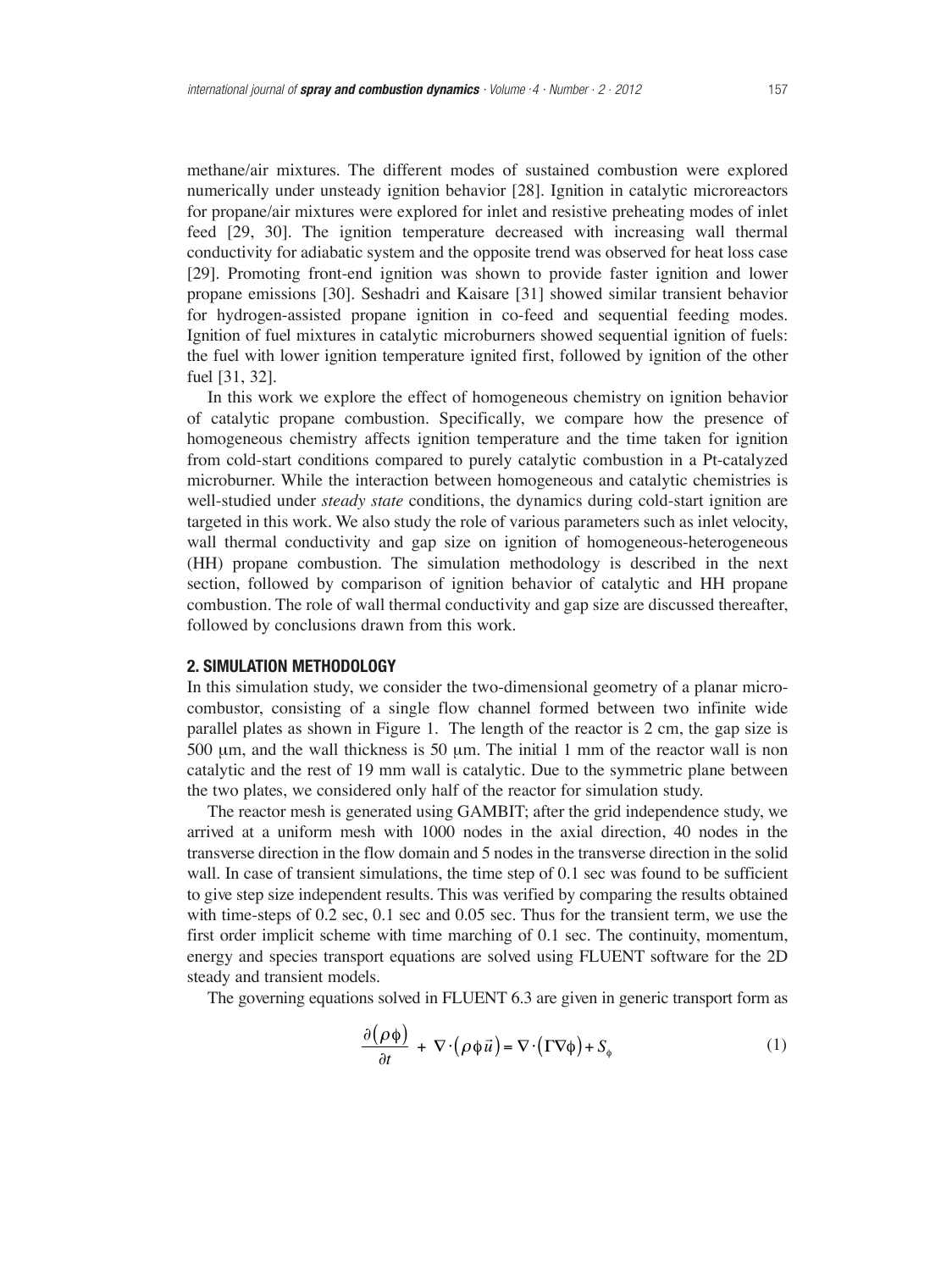

Figure 1: Schematic picture of the microburner. Initial 1 mm channel is noncatalytic. Due to the planar symmetry half of the channel is shown. All dimensions are in mm.

The corresponding variables solved in the various conservation equations are given in Table 1. Note that all the conservation equations are solved simultaneously using the 2D pressure-based SIMPLE solver.

Dirichlet boundary conditions are applied at inlet: propane/air mixture is fed at the desired equivalence ratio, inlet temperature and inlet velocity. At the reactor inner walls, no-slip boundary condition is applied and the species flux at the catalytic boundary is given by the rate of species conversion through catalytic reactions. The rate of catalytic reactions at the interface (as well as the heat of reaction) is supplied through user defined function (UDF). The microburner outer wall loses heat to the ambient via

| Table 1: Corresponding terms for the generic transport equation for the                          |
|--------------------------------------------------------------------------------------------------|
| conservation equations. The variables $u$ , $h$ and $Y$ represent velocity, enthalpy and         |
| mass fraction respectively; coefficients $\mu$ , k and $\mathcal D$ represent viscosity, thermal |
| conductivity and diffusivity respectively; $a/v$ is the area to volume ratio, $v_{ii}$ are       |
| stoichiometic coefficients, and $\Delta H$ and r are heats and rates of reactions.               |
|                                                                                                  |

| <b>Conservation Equations</b> | Φ       |                     | $S\phi$                                                |
|-------------------------------|---------|---------------------|--------------------------------------------------------|
| Continuity                    |         |                     |                                                        |
| Momentum                      | $u_i$   | $\mu$               | $\Delta p$                                             |
| Energy, gas phase             | h       | $k_i$               | $\sum_i \left(-\Delta H_{j}\right) r_{j}^{\text{hom}}$ |
| Energy, solid phase           | $h_{s}$ | $k_{s}$             | $\frac{a}{v}\sum_{k} \Delta H_{k} r_{k}^{\text{cat}}$  |
| Species                       | Υ.      | $\mathcal{D}_{i,m}$ | $M_i \sum v_{ij} r_j^{\text{hom}}$                     |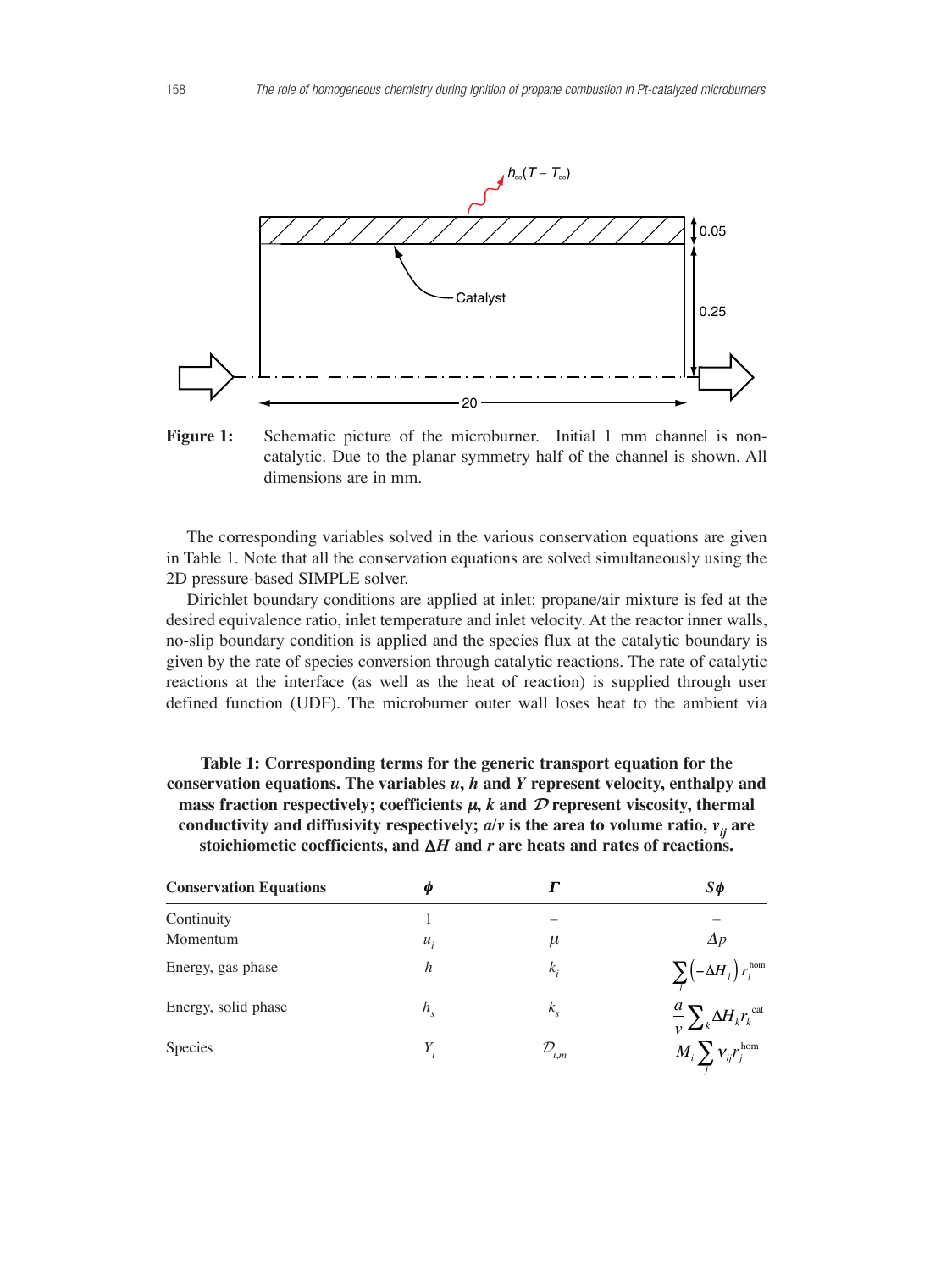convection. The pressure outlet boundary condition is applied at the outlet of the reactor, with zero gradients for temperature and species.

The kinetics for homogeneous combustion is implemented from the one-step propane combustion rate proposed by Westbrook and Dryer [34]:

$$
r^{\text{hom}} = 4.836 \times 10^{9} e^{\left(\frac{-1.256 \times 10^8}{RT}\right)} c_{C_3 H_8} {}^{0.1}C_{Q_2} {}^{1.65} kg.mol/(m^3 s)
$$
 (2)

The limitation of this single step rate equation is that it does not account for the interactions of the free radicals involved in homogeneous chemistry and the catalyst surface. It therefore does not capture the radical quenching mechanism or the formation of radicals at the surface.

One-step reduced order chemistry for catalytic propane combustion on Pt derived by Deshmukh et al. [35] is considered. The catalytic reaction rates are implemented in FLUENT using user-defined function (UDF). The catalytic reaction rate is given by

$$
r^{\text{cat}} = \frac{\eta k_{C_3H_8}^{ads} C_{s,c_3H_8}}{\left(1 + \sqrt{k_{o_2}^{ads} C_{s,o_2} / k_{o_2}^{des}}\right)^2} \text{mol} / \left(m^2 s\right)
$$
 (3)

where,

$$
k_i^{ads} = \frac{s_i}{\Gamma} \sqrt{\frac{RT}{2\pi M_i}} T_r^{\beta_i^{ads}} e^{\left(\frac{-E_i^{ads}}{RT}\right)} \tag{4}
$$

$$
k_i^{des} = A_i T_r^{\beta_i^{des}} e^{\left(\frac{-E_i^{des}}{RT}\right)} \tag{5}
$$

The rate-limiting step is the dissociative adsorption of the propane, whereas oxygen is the most abundant reaction intermediate. In the above expression, the surface area factor  $\eta$  = 1.7 and the site density of the active catalyst is 2.9 × 10<sup>-9</sup> mol/cm<sup>2</sup>. The sticking coefficients for propane and oxygen adsorption are 0.06 and 0.0542, the temperature exponents  $\beta$  are 0.154 and 0.766, and the activation energies are 4 kcal/mol and 0 kcal/mol, respectively. The pre-exponential factor for desorption of oxygen is 8.41  $\times$  10<sup>12</sup>, the temperature exponent is -0.796 and the activation energy is given by

$$
E_{o_2}^{des} = 0.126T_r^4 - 1.849T_r^3 + 9.142T_r^2 - 13.253T_r + 23.903 \quad \text{where } T_r = \frac{T}{300} \tag{6}
$$

These are the same kinetic parameters as were used in our earlier work [33].

The convergence is verified with various monitors at different locations and the residuals are maintained below 10<sup>−</sup>6 in all the cases. The material properties vary with temperature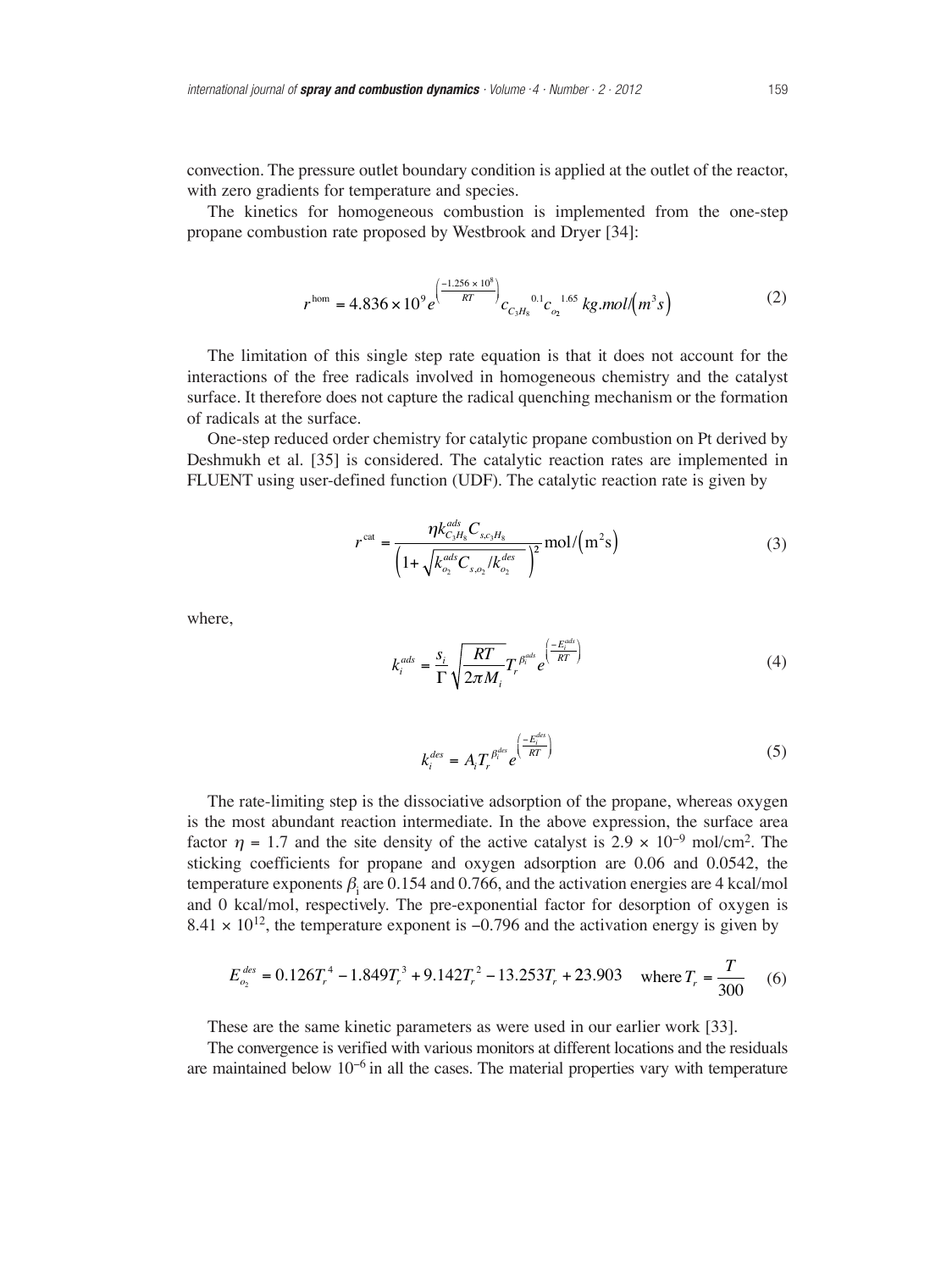and appropriate mixing laws are used to calculate mixture averaged properties. The details of material properties and convergence can be found elsewhere [33].

The base case parameters are microburner length of 2 cm, channel gap size of 500 microns, wall thickness of 50 microns, wall thermal conductivity of 20 W/m/K, equivalence ratio of 0.75, heat loss coefficient of 20  $W/m^2/K$  with free steam temperature of 300 K and inlet velocity of 1 m/s. The values of inlet velocity, wall conductivity and gap size are varied from these nominal values. Unless otherwise specified, the parameters are kept at these nominal values.

# **3. RESULTS AND DISCUSSIONS**

The simulations are performed in two stages. Initially, the steady state solver was used to obtain the ignition temperature using natural parameter continuation for catalytic and HH propane combustion. Next, the transient behavior is studied using an unsteady solver in Fluent (with inlet temperature higher than the ignition temperature) to explore the interplay between the catalytic and homogeneous reactions.

# **3.1. Ignition temperature**

The steady state simulations are carried to obtain the ignition temperatures for catalytic and homogeneous/heterogeneous (HH) combustion starting at cold conditions  $(T_{in} = 300 \text{ K})$ . Figure 2a shows the maximum wall temperature in the microburner versus inlet temperature for the propane/air mixture for the base-case parameter values. As we increase the inlet temperature, the steady state solution of the previous point is used as an initial guess for the FLUENT solver. As seen in the figure, the reactor temperature rises steadily as the inlet temperature increases and jumps from the



**Figure 2:** a) Ignition bifurcation for catalytic and homo/heterogeneous (HH) propane combustion for base-case parameter values. The ignition temperature is 599 K for both catalytic and HH reactions. b) Ignition temperature vs inlet velocity for catalytic and HH reaction systems.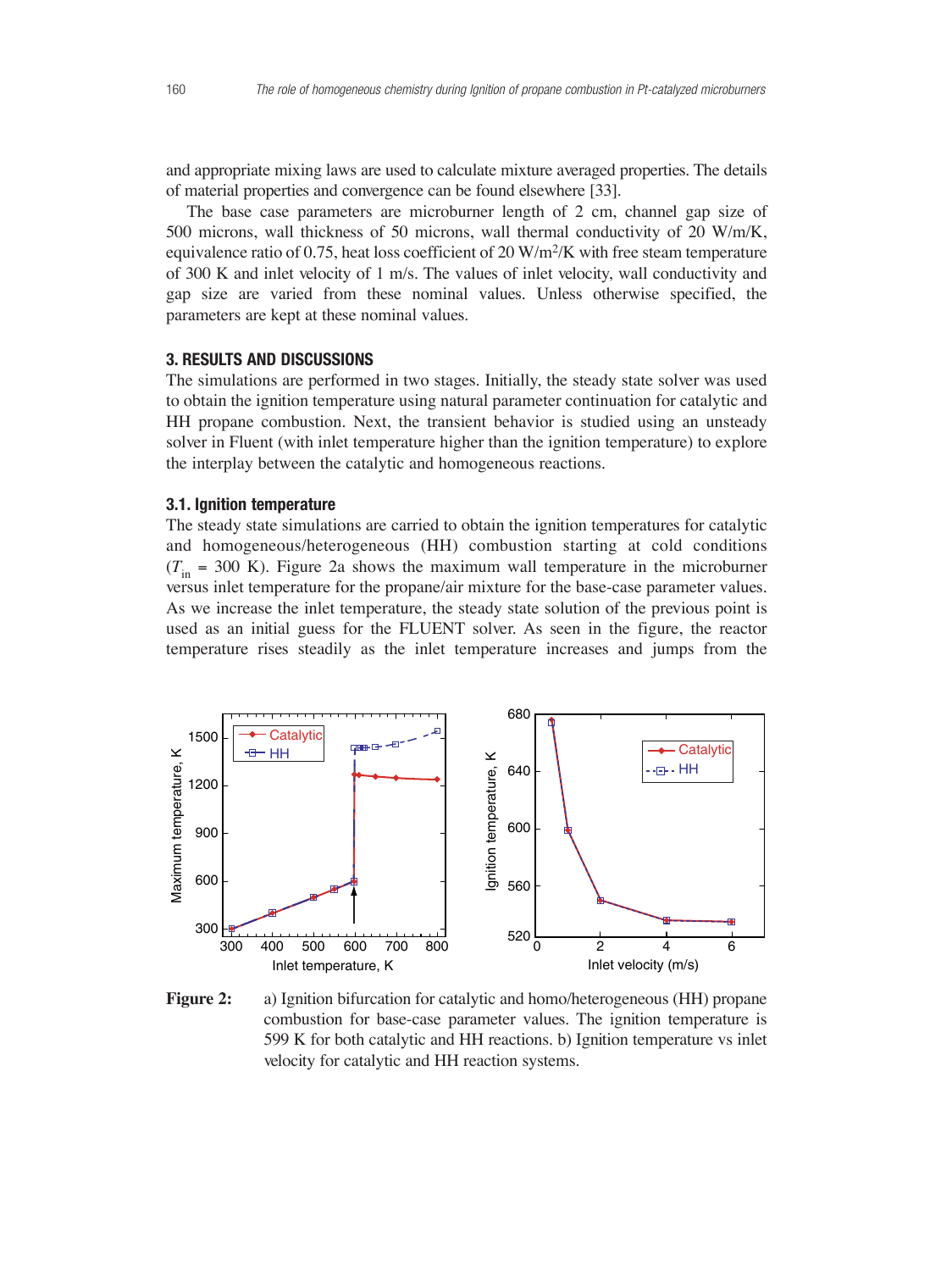unignited to the ignited branch when the temperature is increased beyond the ignition temperature. The ignition temperature (indicated by vertical arrow in Figure 2a) is the "turning point" in the bifurcation curve, indicated by the highest inlet temperature at which the combustible mixture in the microreactor does not get ignited. The ignition temperature for catalytic and homogeneous-heterogeneous (HH) reactions is same: at 1 m/s inlet velocity, the ignition temperature is 599 K. Beyond the ignition temperature, the maximum reactor temperature for HH propane combustion increases rapidly as the inlet temperature is increased due to the higher gas temperature resulting from homogeneous reaction. Thus, the presence of homogeneous chemistry did not alter the ignition temperature in catalytic microburner, though the maximum steady state temperature increased by about 200 K. The maximum temperature in HH combustion case for propane fuel is predicted at the plane of symmetry, in the bulk gas phase. For the base case parameter values, the maximum wall temperature in HH combustion is only about 15 K higher than the catalytic case.

Similar natural parameter continuation was performed for different operating conditions to obtain the ignition temperature. The ignition temperature is plotted against the various inlet velocities in Figure 2b for catalytic and HH propane combustion. As the velocity increases, the ignition temperature decreases considerably because of higher power input at higher flow rates for the same inlet gas temperature. The ignition temperature first drops rapidly with inlet velocity; at higher velocities (beyond 4 m/s), there is only a modest decrease in the ignition temperature with inlet velocity. These results are consistent with the observations in Refs. [9, 32]. Another important observation is that the ignition temperature is the same for catalytic alone as well as HH propane combustion; the presence of homogeneous reaction did not affect the ignition temperature for catalytic microburners. This can be attributed to the significant difference in the ignition temperatures of catalytic and homogeneous chemistries. Initially, the homogeneous reaction does not ignite due to lower temperature; the temperature builds up in the reactor due to catalytic reaction, leading to subsequent ignition of homogeneous chemistry.

#### **3.2. Transient analysis of ignition**

After obtaining the ignition temperature, transient simulations were performed starting from cold-start conditions, with the microburner initially kept at uniform temperature of 300 K. In all the transient simulations, we kept the inlet temperature at 10 K greater than the actual ignition temperature for the respective cases obtained through steady state simulations (from Section 3.1).

Ignition time and steady state times are plotted for catalytic and HH propane combustion at different velocities in Figure 3. Here the ignition time defined as the time required to reach 50% propane conversion at the microburner exit, whereas the steady state time is the time required for the temperature profile in the entire geometry to reach within 1 K of the final steady-state temperature. As the velocity increases, both the ignition and the steady state times decrease due to the lower residence time and higher power input, consistent with the trends reported in literature for methane/air combustion [11]. The ignition time is nearly the same for catalytic propane combustion with and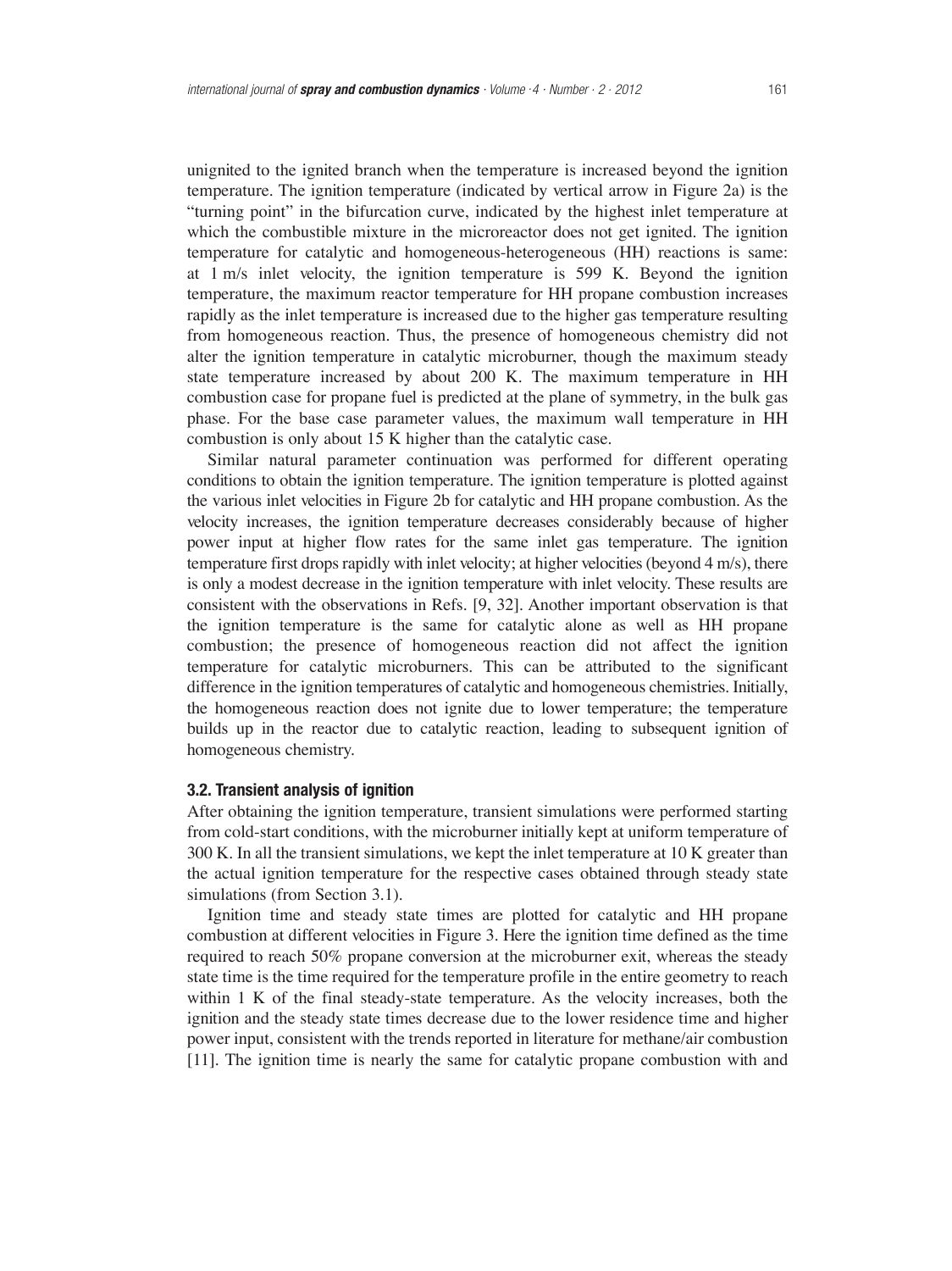

**Figure 3:** Ignition and steady state times vs. inlet velocity for catalytic (circles) and HH (squares) propane combustion. Inlet temperature is kept 10 K higher than the respective ignition temperature.

without homogeneous chemistry. The difference between ignition time is less than 1 second for all conditions, except at 1 m/s; even at 1 m/s, the difference between the observed ignition time is small. These results and the ignition temperature results of Figure 2 indicate that homogeneous chemistry does not play a major role during ignition of propane combustion in catalytic microburner.

The total time to reach steady state is slightly lower for HH combustion compared to catalytic combustion for most conditions. This is because the homogeneous flame results in intense heat release in a narrow region upstream of the catalytic zone. The relative difference between steady state times of catalytic and HH combustion are governed by the time scales of catalytic and homogeneous reactions and solid-gas heat transfer. Nonetheless, since the time scale of thermal dynamics of the microburner governs the overall transients, the difference in the ignition time is small (less than 5 seconds for most cases). Interestingly, at the low velocity (1 m/s) and for moderate to high thermal conductivity materials, this trend is reversed. As seen from Figure 3, the time to reach steady state is about 10 seconds higher for HH combustion than catalytic combustion. This may be attributed to the lower maximum temperatures obtained at low flow rates and higher wall conductivities. These results are qualitatively consistent with those of Karagiannidis and Mantzaras [11] for methane ignition.

To further understand the relative contributions of the catalytic and homogeneous chemistries on ignition behavior of HH propane combustion, we plotted the reaction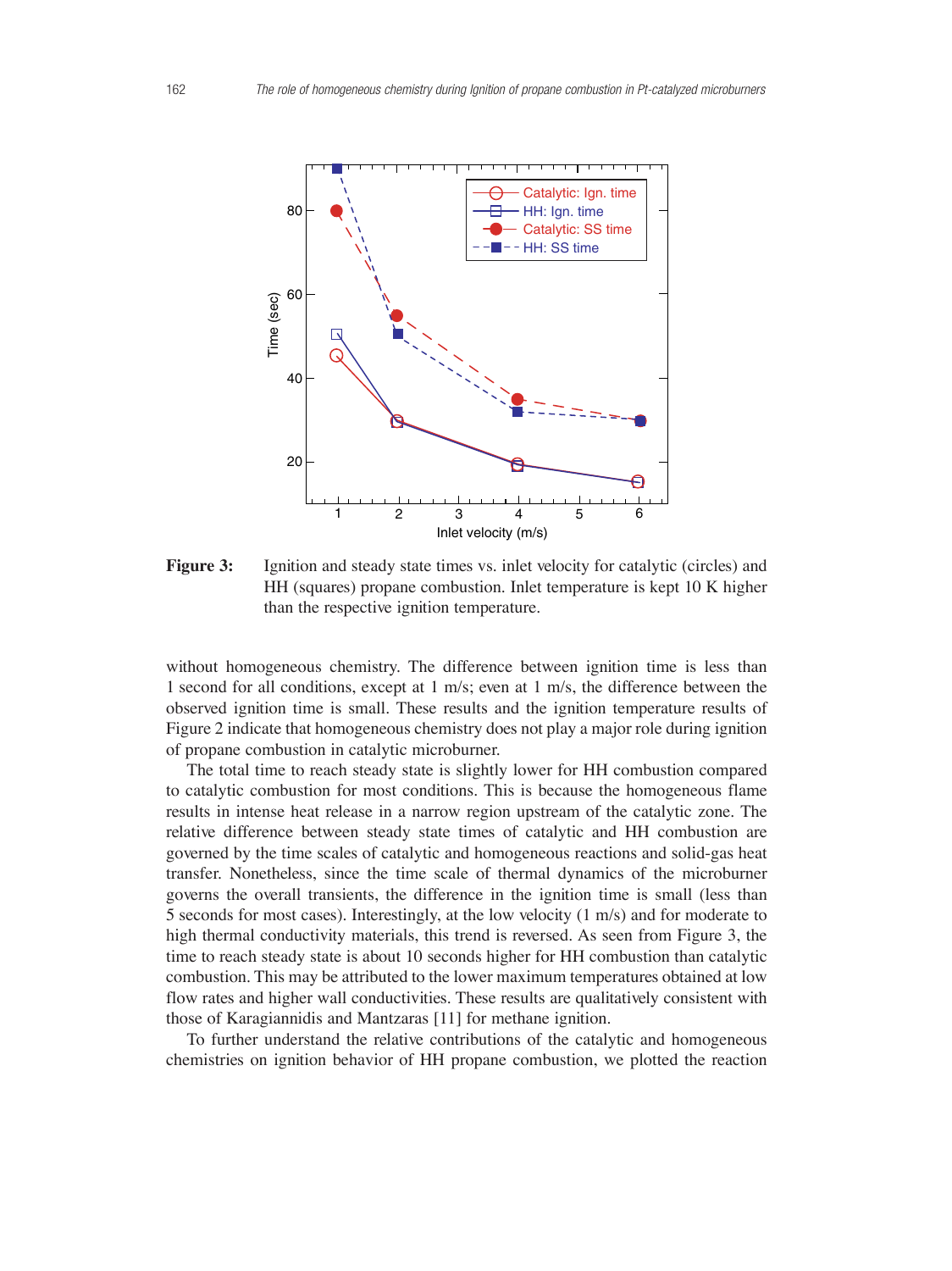rates and contribution of homogeneous reaction at various times. Catalytic reaction rate, given as  $r^{cat}(a/\nu)$ , along the active wall and homogeneous reaction rate along the symmetry are shown in Figure 4a and Figure 4b respectively for HH propane combustion at 1 m/s inlet velocity, 0.75 equivalence ratio, 609 K inlet temperature (which is 10 K higher than the ignition temperature) and 20 W/m/K as wall thermal conductivity. Initially, the reactor is cold and rates of homogeneous and catalytic reactions are uniformly 0. As the time progresses the catalytic reaction rate increases as we approach the ignition time (50.5 seconds). Close to the ignition time, the increase in the catalytic reaction rate is very rapid. Due to increase in catalytic reaction, temperature builds-up in the reactor and when the temperature is sufficiently increased, the homogeneous reaction  $(r^{hom})$  starts and increases as the time progresses. While the homogeneous rate increases the catalytic rate is suppressed and the reaction zone narrows down as it reaches the steady state. Similar to the catalytic rate, the homogeneous rate becomes narrow as the time progresses to steady state. At steady state, the flame is anchored at 1.25 mm from the microburner inlet. There is significant contribution from both homogeneous and catalytic chemistries, and the reaction zones overlap for the conditions considered in this paper. Karagiannidis et al. [24] reported the flame to be located significantly downstream when a leaner propane-air mixture was used. The effect of homogeneous chemistry on catalytic reaction is both a function of kinetics, as well as conditions such as catalyst loading, equivalence ratio and operating pressure.

The ratio of the net homogeneous and catalytic rates is plotted in Figure 4c to observe the effect of homogeneous chemistry on catalytic reaction. The shaded region represents the complete contribution of catalytic reaction (i.e., homogeneous contribution is less than  $1\%$ ). The ignition time is 50.5 seconds; after the temperature builds up in the microburner, the homogeneous reaction begins (just above ignition time) and dominates towards the steady state by suppressing the catalytic reaction. Under these base-case conditions, the contribution of homogeneous chemistry to the net conversion at steady state is 54.5%. However, an important observation is that homogeneous chemistry does not ignite until the conversion reaches almost 98%. Similar results are obtained at other conditions as well: irrespective of the final contribution of the homogeneous chemistry, homogeneous reaction starts only after the ignition time.

Figure 5 shows the homogeneous contribution for HH propane combustion at different velocities. The respective ignition times are denoted by symbols. As discussed earlier, the ignition time decreases with increasing inlet velocity. In all cases, the homogeneous contribution is below 1% until the ignition time. The homogeneous contribution (i.e, homogeneous chemistry accounting for more than 1% of the total propane conversion) begins at 51, 31, 19.5 and 15.5 seconds for velocity of 1, 2, 4 and 6 m/s respectively, which are slightly higher than the ignition times shown by the filled solid circles. The time required to reach steady state also decreases with increasing inlet velocity: the steady state times are 90, 50, 32 and 30 seconds, respectively.

The inlet velocity has a strong effect on the percentage contribution of the homogeneous reaction at steady state conditions (compare the "flat" portions of the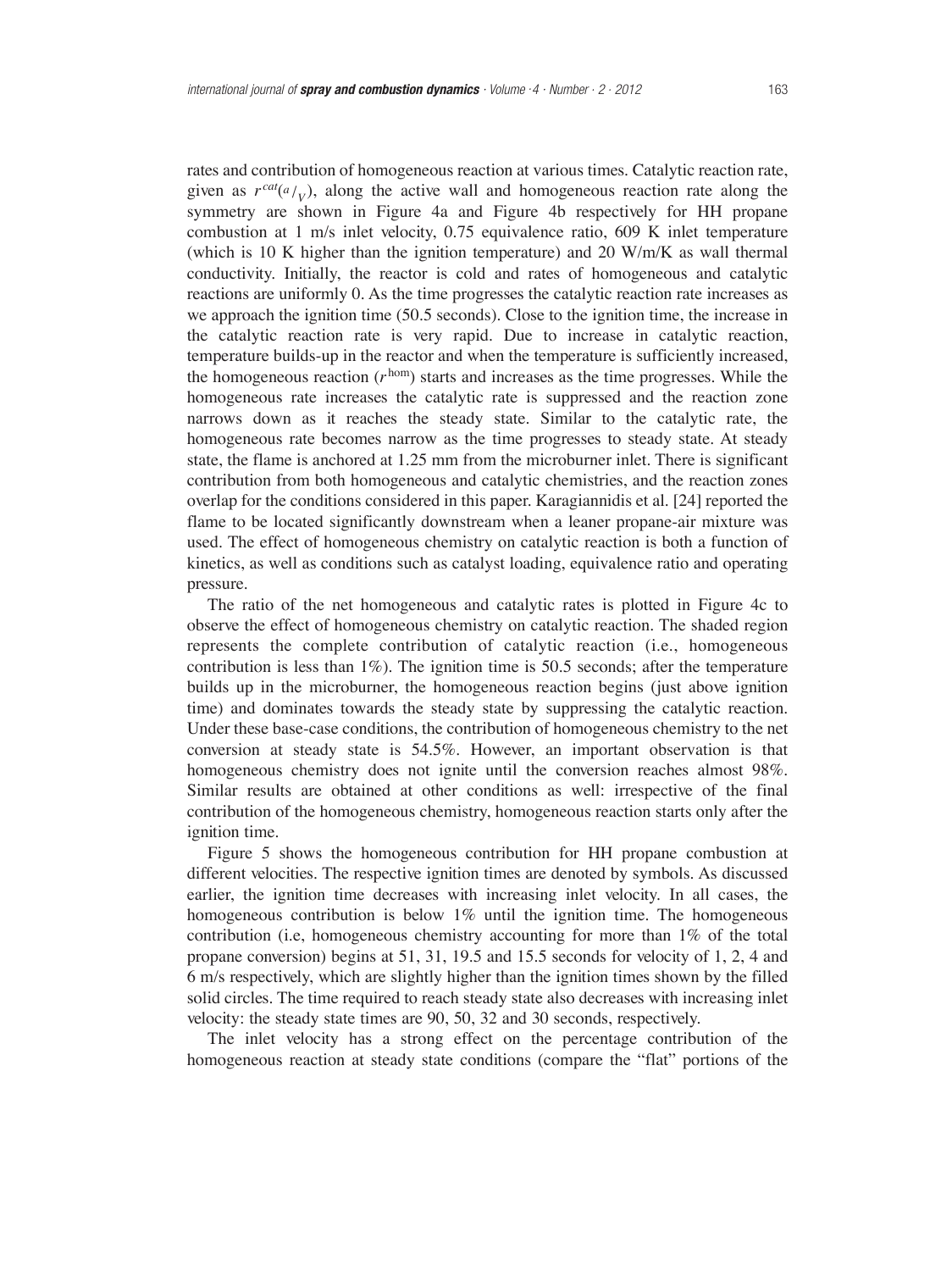

**Figure 4:** Rates of (a) catalytic and (b) homogeneous combustion vs. axial position in the microburner at various times; and (c) relative contribution of catalytic and homogeneous reactions at 1 m/s and other base case parameter values. Conversion vs. time from start-up is also plotted in the same plot. The shaded region represents times where catalytic contribution is greater than 99%.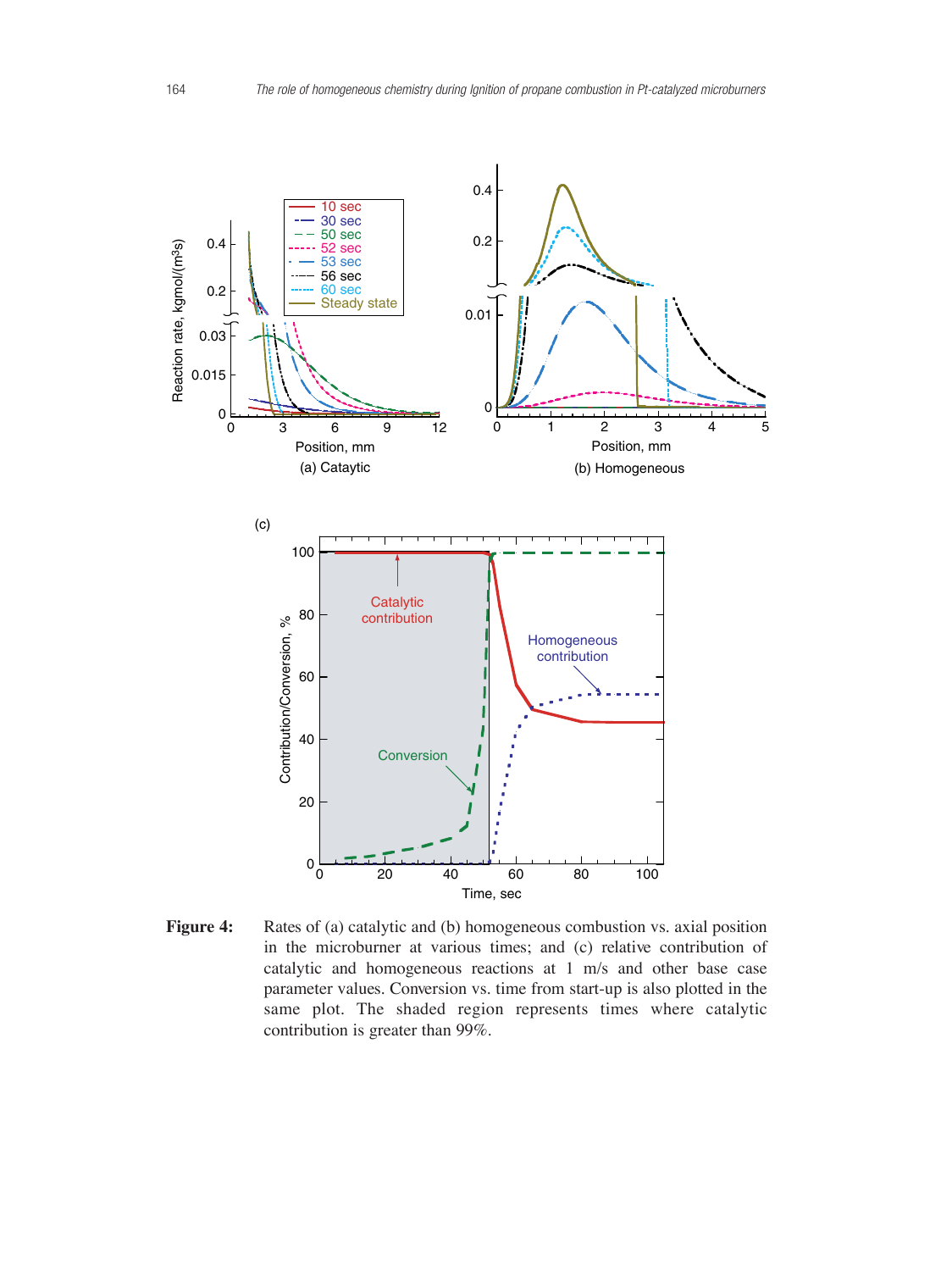

**Figure 5:** Contribution of homogeneous reaction at different velocities under transient HH propane combustion. The solid circles represent the ignition times at respective velocities.

curves in Figure 5). At lower velocities, the contribution of the homogeneous reaction is low. Indeed, Stefanidis et al. [9] reported that the homogeneous contribution is minimum close to microburner extinction (which occurs at 0.4 m/s for this microburner). The homogeneous contribution initially increases as the velocity increases, due to increase in the microburner temperatures. The maximum contribution of homogeneous combustion occurs at the inlet velocity of approximately 2 m/s. When the inlet velocity is increased further, the percentage contribution of homogeneous reaction decreases due to lower residence time (consistent with [9]). In all these cases, however, homogeneous combustion does not have any role to play prior to ignition of the reacting mixture in the microburner. In other words, irrespective of the final steadystate contribution, homogeneous chemistry does not play a major role during microburner ignition for lean propane/air system. The homogeneous combustion increases the microburner temperature (see Figure 2) without any significant effect on the ignition behavior. While the increase in the wall temperature is relatively modest at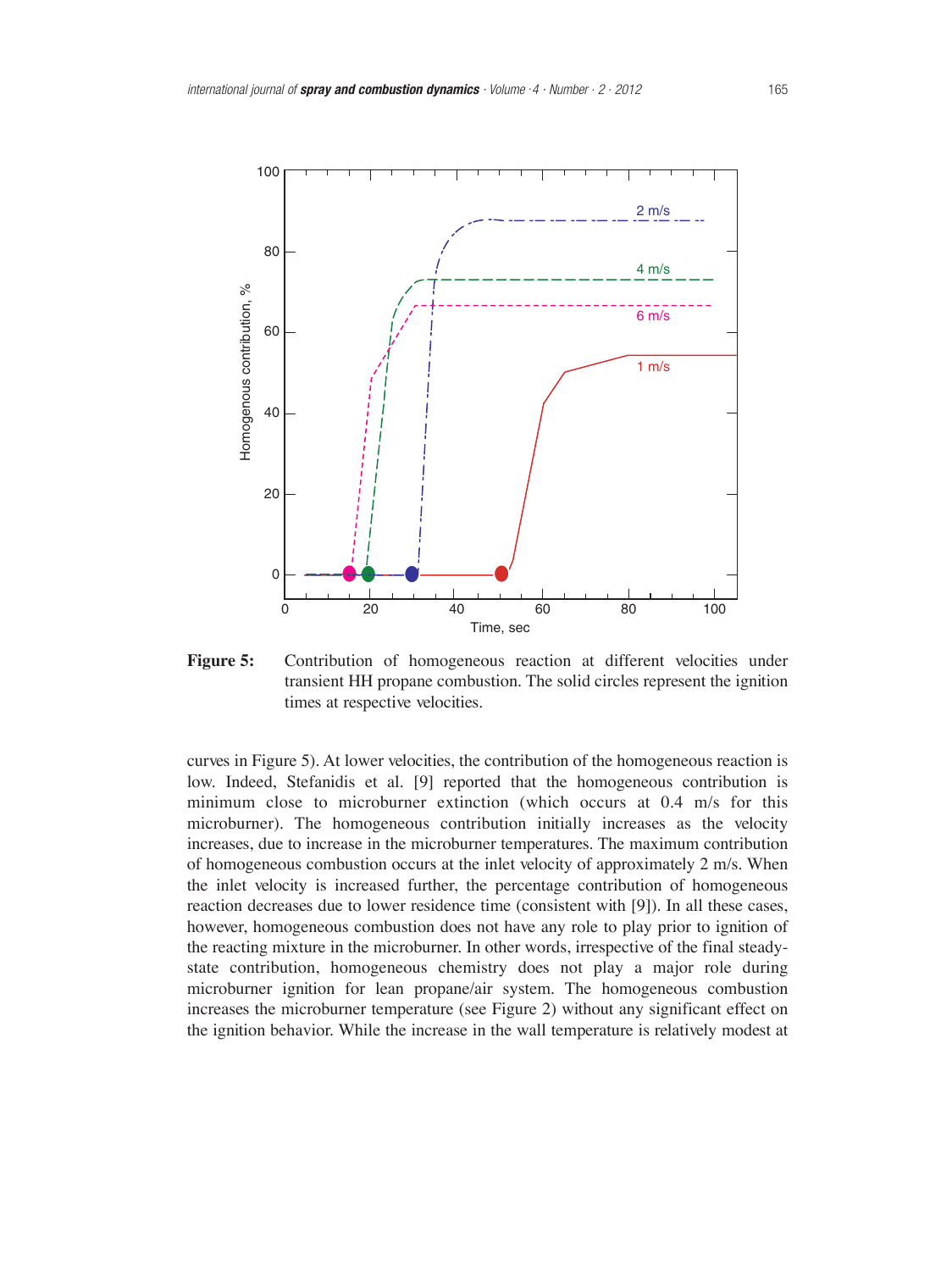moderate and high wall conductivities, the rise in wall temperature is significant at lower wall thermal conductivity ( $k_w = 1$  W/m/K). Therefore, based on our results for Pt-catalyzed microburners, it is advisable to operate under conditions where the homogeneous reaction is suppressed.

## **4. EFFECT OF WALL THERMAL CONDUCTIVITY**

Wall thermal conductivity is a key parameter governing the performance of microburners since it is responsible for heat loss to the surroundings as well as for pre-heating of the incoming gaseous mixture to the ignition conditions. It is not only an important parameter that determines the stability of the system, but is also an important design parameter for minimizing the ignition time in microburners. In this section, we explore the role of thermal conductivity on the ignition behavior of HH propane combustion.

Consistent with the analysis presented in the previous section, the presence of homogeneous combustion does not affect the ignition temperatures of catalytic microburners. The corresponding ignition temperatures are found to be 550 K, 599 K and 692 K at wall thermal conductivity of 1, 20 and 100 W/m/K, respectively, for both catalytic and HH propane combustion. Since the homogeneous chemistry does not play a role on ignition temperature for HH propane combustion, these results are numerically equivalent to the ones reported in earlier work with catalytic combustion only [29, 30].

The ignition times for HH propane combustion are 10.7, 50.5 and 40.3 seconds for 1, 20 and 100 W/m/K respectively. Here we see that the lower thermal conductivity material provides significantly shorter ignition times compared to medium and high wall thermal conductivities. Similar results have been observed for catalytic propane combustion [30] as well as for HH methane combustion system [11]. The corresponding ignition times for catalytic propane combustion alone are 11.5, 45.5 and 46.5 sec. The difference in the ignition time for catalytic and HH combustion is less than 5 seconds, indicating that the homogeneous reaction chemistry does not affect the ignition time significantly.

The contribution of homogeneous reaction rate for HH propane combustion is plotted at various thermal conductivities as shown in Figure 6. At steady state, as the thermal conductivity increases the contribution of homogeneous reaction decreases or catalytic reaction increases [10, 11]. The corresponding homogeneous contribution values are 84.4%, 54.5% and 7% at 1, 20 and 100 W/m/K respectively. The large temperature gradients observed at lower wall thermal conductivities result in higher contribution of the homogeneous reaction at steady state. As the thermal conductivity is increased, the temperature becomes more uniform and the maximum temperature decreases, resulting in a lower contribution of the homogeneous reaction. Irrespective of the wall thermal conductivity, homogeneous chemistry has only a marginal contribution at the ignition time. In view of reactor safety, higher wall thermal conductivity materials are recommended to suppress the homogeneous reactions in catalytic microreactors.

Figure 7 shows the temperature profiles at symmetry (top panel) and contours of homogeneous reaction rates at different times for HH propane combustion at wall thermal conductivities of 1, 20, and 100 W/m/K respectively. Note the different scales in each plot. The temperature plots shows how the temperature profiles build up in the reactor as the time progresses to steady state with the inlet feed mixture preheated to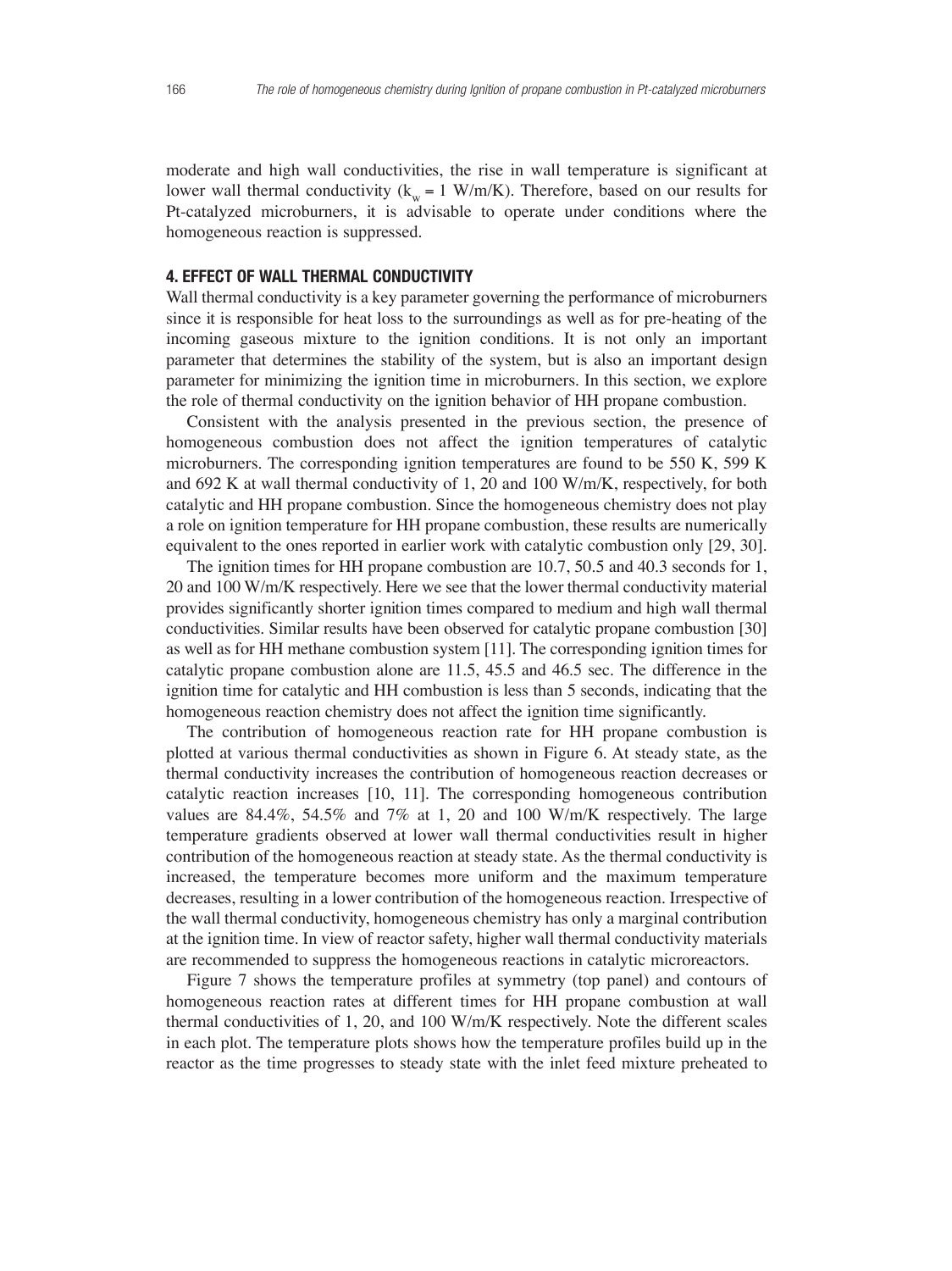

**Figure 6:** Homogeneous contribution at different wall thermal conductivities in HH propane combustion. All other parameters are at their base-case values. The solid circles represents the ignition times at the respective wall thermal conductivities.

10 K above the corresponding ignition temperature. The reaction zone is narrow at lower wall thermal conductivity and it spreads as the wall thermal conductivity is increased. At the ignition time, the reaction zone is located at a distance of 4 mm in the 1 W/m/K case, whereas the ignition zone is located upstream at moderate and high wall thermal conductivities. After ignition, the microburner temperature increases rapidly to reach the steady state.

The lower panels of Figure 7 show the reaction rate contours for the homogeneous reaction in the microburner at various times for the three different values of wall thermal conductivity. The maximum reaction rate is two orders of magnitude higher for wall conductivity of  $1 \text{ W/m/K}$  than the 100 W/m/K case. The reaction zone is narrow at lower thermal conductivity and it spreads as the wall thermal conductivity increases due to increased heat recirculation through the walls. The intense heat release associated with combustion in this region is responsible for the extremely high temperatures observed in the low wall thermal conductivity microburners. The contour plots also show that for the lowest wall conductivity case, the homogeneous reaction lights off at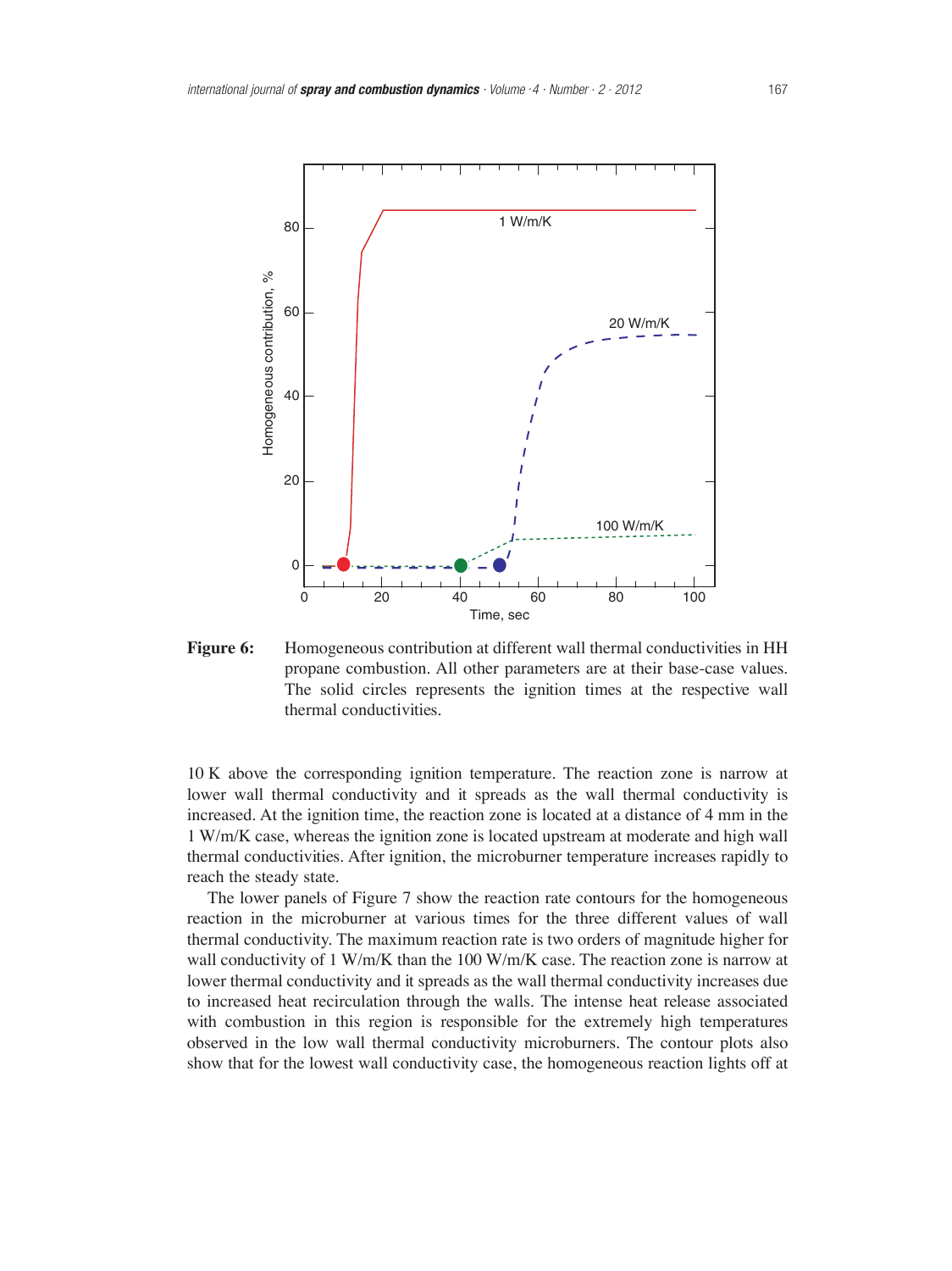

Figure 7: The effect of thermal conductivity on temperature and homogeneous reaction rate at various times for HH propane combustion (1, 20 and 100 W/m/K). Top panel: Gas temperature along the axis of symmetry of the reactor at various times; Bottom Panels: Contours of homogeneous reaction rate (in kg.mol/ $m<sup>3</sup>/s$ ) at different times. Figure is scaled by a factor of 10 in the Y-direction.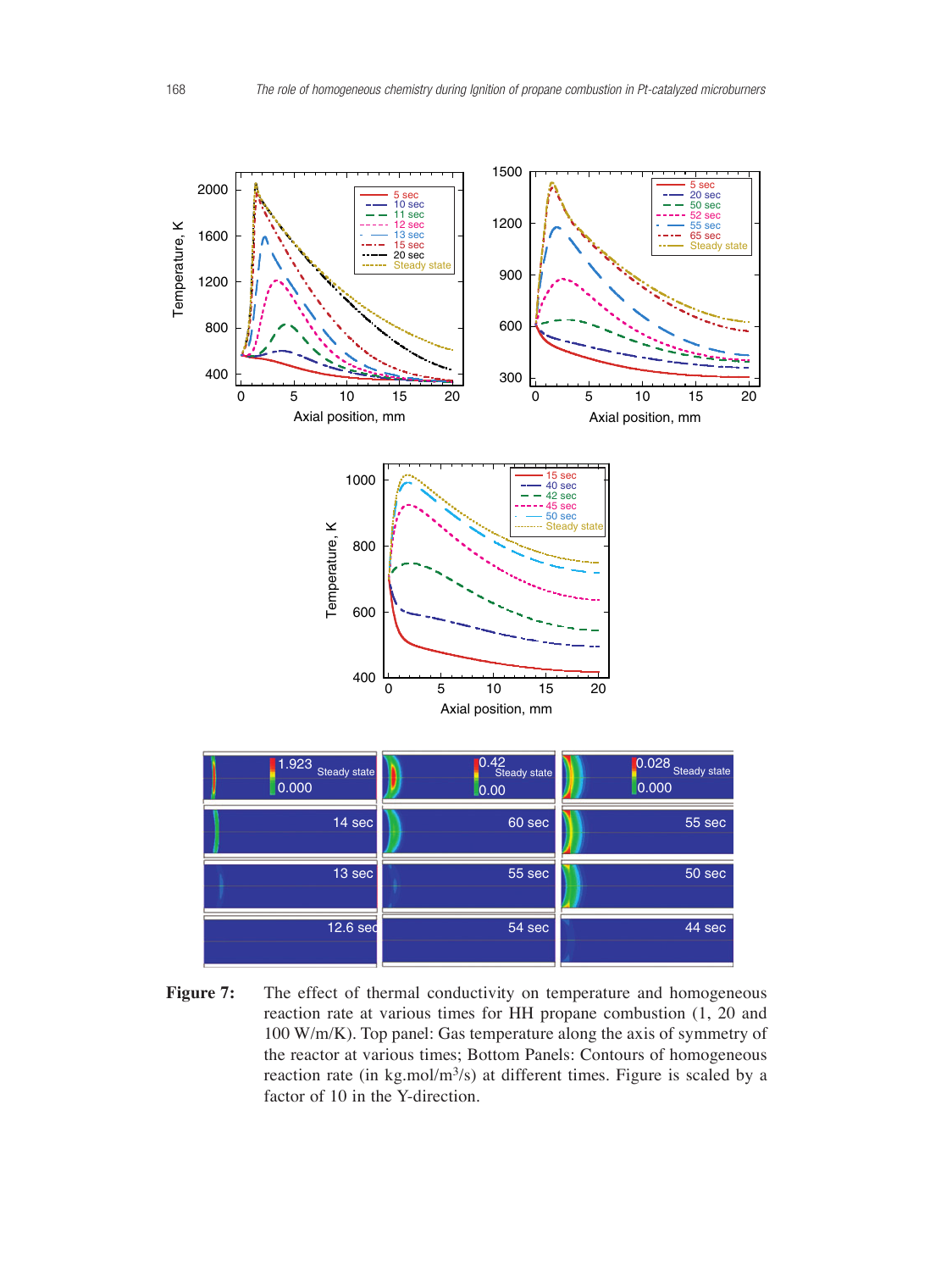approximately 4 mm from the entrance and the reaction zone then moves upstream to its steady state location of about 1.3 mm from the entrance. On the other hand, for moderate and high wall conductivity materials, homogeneous reaction is ignited more upstream; the reaction zone does not move though the rate increases as the microburners warm up.

In summary, the contribution of homogeneous chemistry at *steady state* is high for lower wall thermal conductivity materials, while it decreases as the wall conductivity is increased. Lower wall thermal conductivity materials provides faster ignition but higher temperatures in the system. However, the presence of homogeneous chemistry has only a marginal effect on the ignition behavior of HH propane combustion for different wall materials.

## **5. EFFECT OF GAP SIZE**

It is well known that the flame characteristics are strongly dependent on the gap size of microburners. Specifically, flames are more easily stabilized at higher gap size. Conversely, in case of HH combustion, the contribution of homogeneous chemistry typically decreases at lower gap sizes. In this section, we explore the effect of gap size on the transient behavior of HH propane combustion in the microburner.

Based on our previous work [30], the simulations were repeated for the same inlet flow rate (velocity is doubled since gap size is reduced to half for width of 1 cm in the third dimension) for a lower gap width of 250 microns. In other words, the simulations using steady state (for ignition temperature) and transient solvers are performed for an inlet velocity of 2 m/s. The ignition temperature for 250 microns gap size was found to be 600 K, which is just 1 K higher than that obtained for the nominal sized microburner. Apart from ignition temperature, the ignition time is also found to be almost the same: the ignition time increased slightly to 52.3 sec (for the 250 micron gap size) for HH combustion. The time required to reach the steady state remains the same for HH propane combustion for both gap sizes. We repeated the transient simulations catalytic combustion alone, where the same ignition behavior was observed with the 250 micron gap size. The ignition time did not change significantly, whereas the time to reach the steady state increased to 90 seconds for the 250 microns gap size (from 80 seconds at 500 microns gap size). These results are consistent with Seshadri and Kaisare [32] for mixed fuel ignition in catalytic microburners, where they showed gap size does not affect ignition behavior significantly for the same inlet flow rate used.

The Figure 8 shows the contribution of homogeneous reaction rate under transient conditions with two different channel gap sizes for HH propane combustion. At steady state, as the channel gap size increases the homogeneous contribution decreases (from 54.5% to 37%) and the catalytic reaction dominates. The elapsed time from ignition to steady state for 250 and 500 micron gap sizes are 37.7 and 39.5 sec, respectively. In order to suppress the homogeneous contribution it is advisable operate at lower gap sizes. As observed previously, homogeneous contribution at ignition time (marked by circles in the figure) is negligible.

The reaction rates are plotted for catalytic and homogeneous reactions for HH propane combustion at 250 micron gap size in Figure 9. Here we can observe the lower rates of reaction for homogeneous chemistry under transient as well as at steady state conditions as compared to the catalytic reaction rates. The reaction zone narrows down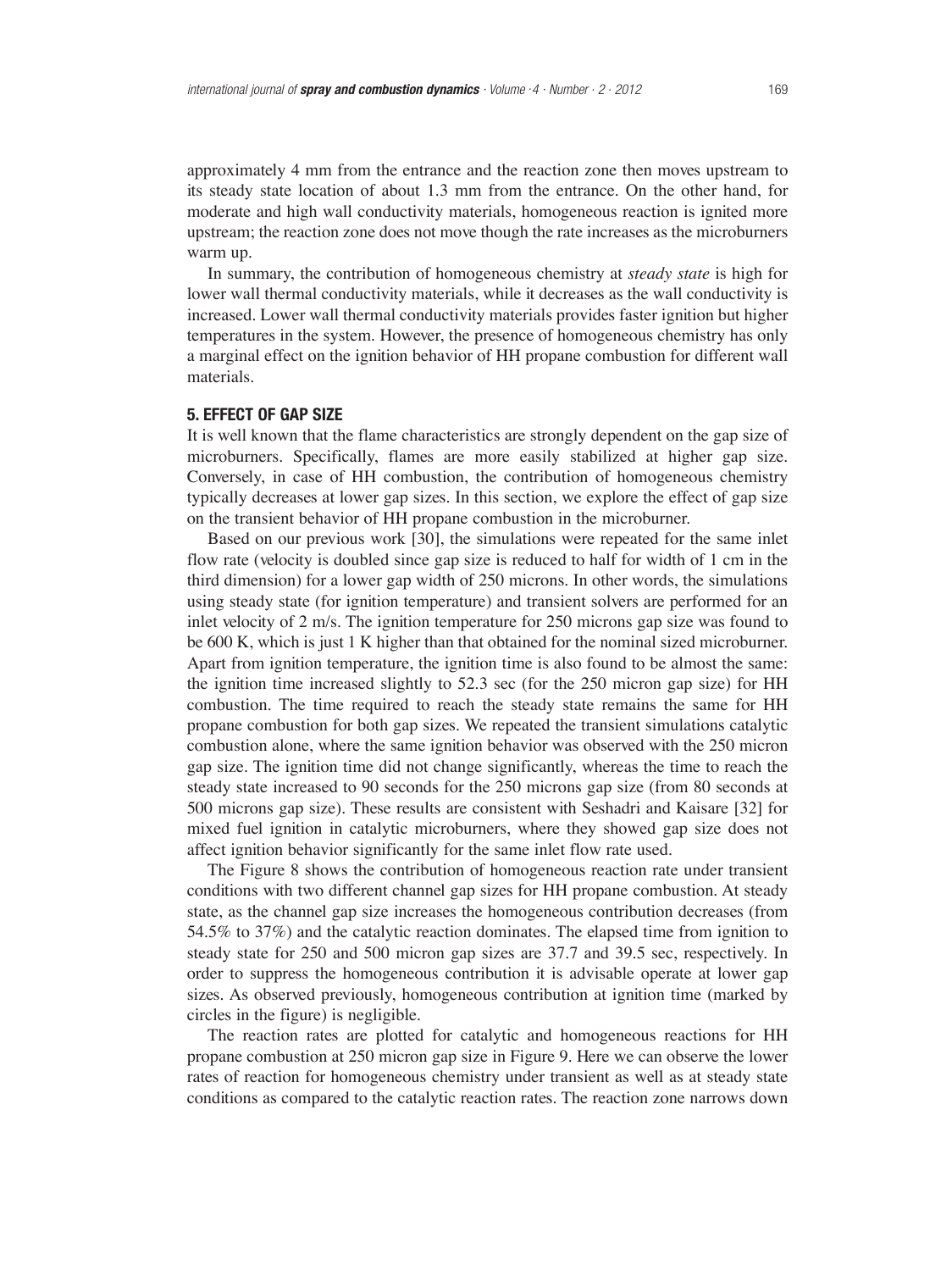

**Figure 8:** Percentage contribution of the homogeneous chemistry vs. time in HH propane combustion for two different gap sizes, for constant inlet flow rate (inlet velocity of 2 m/s for 250 microns and 1 m/s for 500 microns gap size). The ignition and steady state times are almost the same for both gap sizes.



Figure 9: Reaction rates for catalytic and homogeneous for 250 microns channel gap of HH reacting system at 2 m/s inlet velocity (which corresponds to same flow rate for 500 microns gap size). All other parameters are at their nominal values.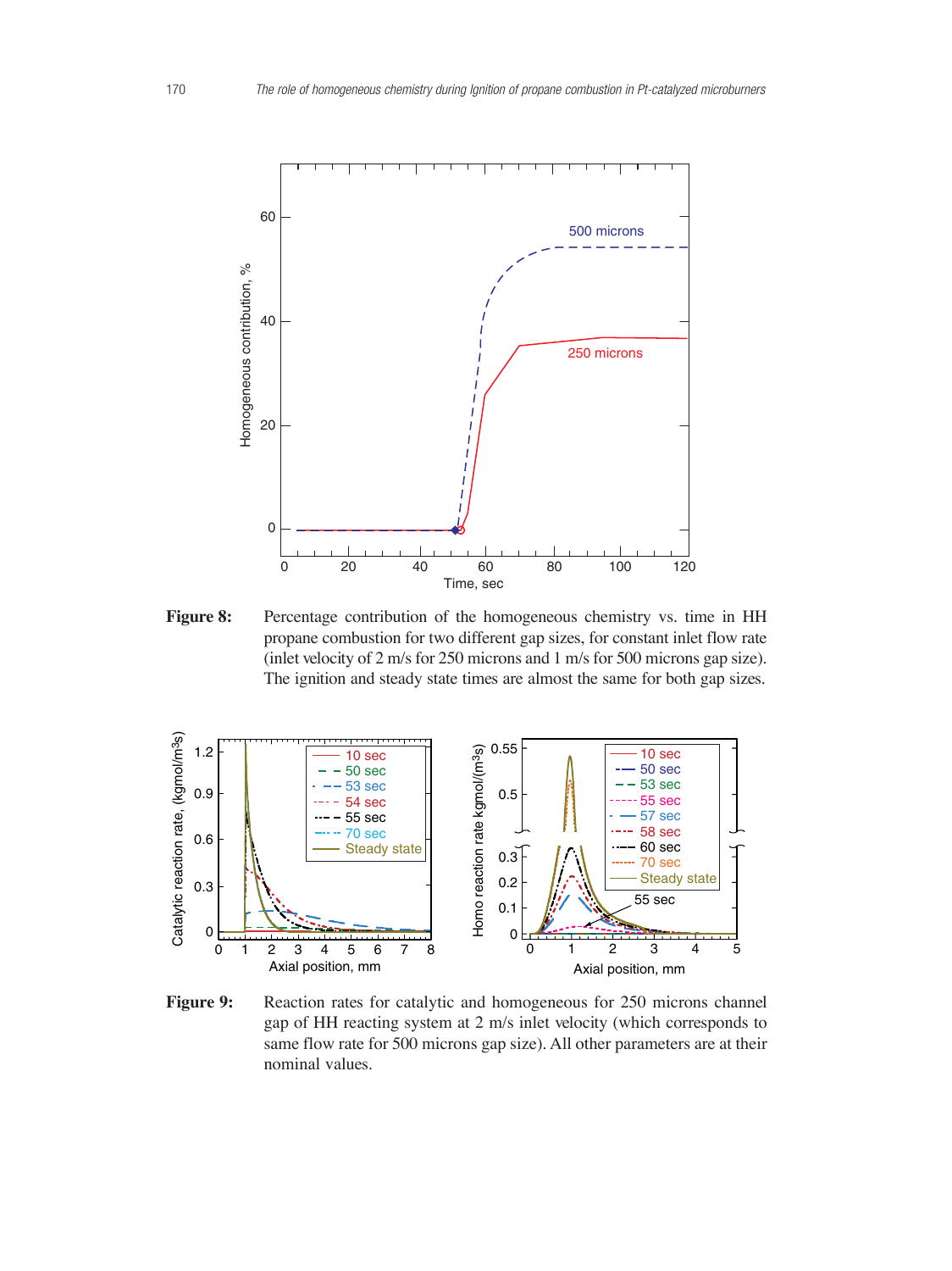as the time progresses to steady state for both catalytic and homogeneous reactions. The maximum reaction rate for catalytic reaction is greater than twice the homogeneous reaction rates. The homogeneous reaction begins only after 53 seconds (recall that the ignition time is 52.3 seconds) and increases slowly towards steady state. The flame is located at a distance of ∼1 mm from the inlet of the reactor for HH combustion.

# **6. CONCLUSIONS**

The ignition behavior of catalytic microburner with and without homogeneous chemistry is explored under transient conditions, to investigate the role of homogeneous chemistry during microburner start-up. We found that the homogeneous chemistry does not affect ignition behavior significantly for propane combustion in Pt catalyzed microburner. The ignition temperature was the same for catalytic propane combustion with and without homogeneous chemistry. Transient simulations revealed that due to significant difference in the ignition temperature of catalytic and homogeneous chemistries, light-off takes sequentially. First, catalytic combustion is initiated with negligible homogeneous reaction (typically less than  $1\%$ ); as the time progresses towards steady state the homogeneous reactions starts contributing, thereby suppressing the catalytic reaction.

The effect of wall thermal conductivity on ignition time scale is investigated. Again, the same ignition temperature is found for both catalytic and HH propane combustion even at different wall conductivities. Consistent with previous results, ignition and steady state times are shorter for lower wall thermal conductivity materials as expected due to the hot spot formation. Though the ignition and steady state times are lower for less conducting wall materials, the more conducting wall materials have an advantage of lower maximum temperature and lower thermal gradients. The contribution of homogeneous chemistry is negligible during the ignition phase for the entire range of wall thermal conductivity, even though significant differences were observed at steady state. Specifically, contribution of homogeneous chemistry at steady state decreased as the wall thermal conductivity was increased.

We also investigated the effect of channel gap size, where we found that the ignition behavior is same for both gap sizes at a given inlet flow rate for HH propane combustion. Same observations were obtained when the homogeneous chemistry is neglected (i.e., only catalytic combustion). The gap size had a strong influence on the steady state behavior: the contribution of homogeneous chemistry reduces as the gap size decreases. Consequently, higher steady state temperatures in HH microburners are disadvantage compared to purely catalytic microburners. It will be interesting to extend this work to study the effect of catalyst loading, inlet pressure and external heat losses on the ignition behavior of HH combustion for the future, since these factors also affect the relative contributions of homogeneous and catalytic chemistries.

The results presented in this work indicate that it is advisable to operate a microburner under conditions that suppress homogeneous chemistry to reduce the maximum temperature in the microburner. Alternatively, we suggest that suppression or promotion of homogeneous chemistry be determined purely by steady state stability considerations and not through the transient ignition characteristics.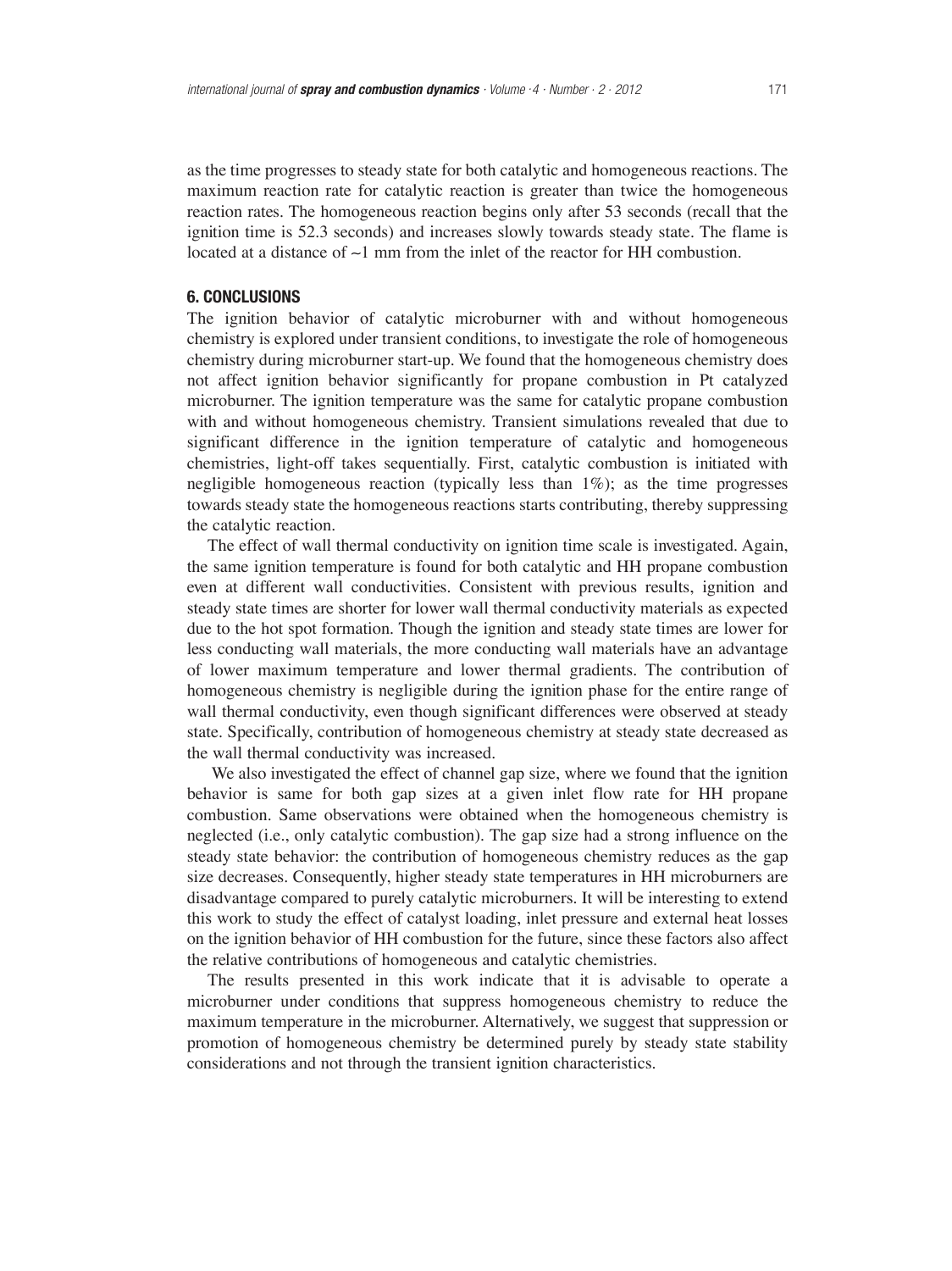## **ACKNOWLEDGEMENT**

The authors acknowledge the Department of Science and Technology (DST) for financial support. This project is funded by DST (CHE/08-09/086/DSTX/NSKA**)**. We also acknowledge IIT Madras for providing High Performance Computing Environment (HPCE).

# **REFERENCES**

- [1] J.A. Federici, D.G. Norton, T. Brüggemann, K.W. Voit, E.D. Wetzel and D.G. Vlachos, Catalytic microcombustors with integrated thermoelectric elements for portable power production, *J. Power Sources*, 2006, 161, pp. 1469–1478.
- [2] W.M. Yang, S.K. Chou, C. Shu and Z.W. Li, A prototype microthermophotovoltaic power generator, *Appl. Phys. Letters*, 2004, 84, pp. 3864–3866.
- [3] I.A. Waitz, G. Gauba and Y.S. Tzeng, Combustors for Micro-Gas Turbine Engines, *J. Fluids. Eng.*, 1998, 120, pp. 109–117.
- [4] C. Fernandez-Pello, Micropower generation using combustion: Issues and approaches, *Proc. Combust. Inst.*, 2002, 29, pp. 883–899.
- [5] J.D. Holladay, E.O. Jones, M. Phelps and J. Hu, Microfuel processor for use in a miniature power supply, *J. Power Sources*, 2002, 108, pp. 21–27.
- [6] P.L. Mills, D.J. Quiram and J.F. Ryley, Microreactor technology and process miniaturization for catalytic reactions–A perspective on recent developments and emerging technologies, *Chem. Eng. Sci.*, 2007, 62, pp. 6992–7010.
- [7] K. Maruta, Micro and meso scale combustion, *Proc. Combust. Inst.*, 2011, 33, pp. 125–150.
- [8] S. Chattopadhyay and G. Veser, Heterogeneous–Homogeneous Interactions in Catalytic Microchannel Reactors, *AIChE. J*, 2006, 56, pp. 2217–2229.
- [9] G.D. Stefanidis and D.G, Vlachos, Controlling Homogeneous Chemistry in Homogeneous-Heterogeneous Reactors: Application to Propane Combustion, *Ind. Eng. Chem. Res.*, 2009, 48, pp. 5962–5968.
- [10] J. Zhou, Y. Wang, W. Yang, J. Liu, Z. Wang and K. Cen, Combustion of hydrogen–air in catalytic micro-combustors made of different material, *Int. J. Hydrogen Energy*, 2009, 34, pp. 3535–3545.
- [11] S. Karagiannidis and J. Mantzaras, Numerical investigation on the start-up of methane-fueled catalytic microreactors, *Combust. Flame*, 2010, 157, pp. 1400–1413.
- [12] G. Pizza, J. Mantzaras, E. Christos, C.E. Frouzakis, A.G. Tomboulides and K. Boulouchos, Suppression of combustion instabilities of premixed hydrogen/air flames in microchannels using heterogeneous reactions, *Proc. Combust. Inst.*, 2009, 32, pp. 3051–3058.
- [13] J. Mantzaras, Catalytic Combustion of Syngas, *Combust. Sci. Technol.*, 2008, 180, pp. 1137–1168.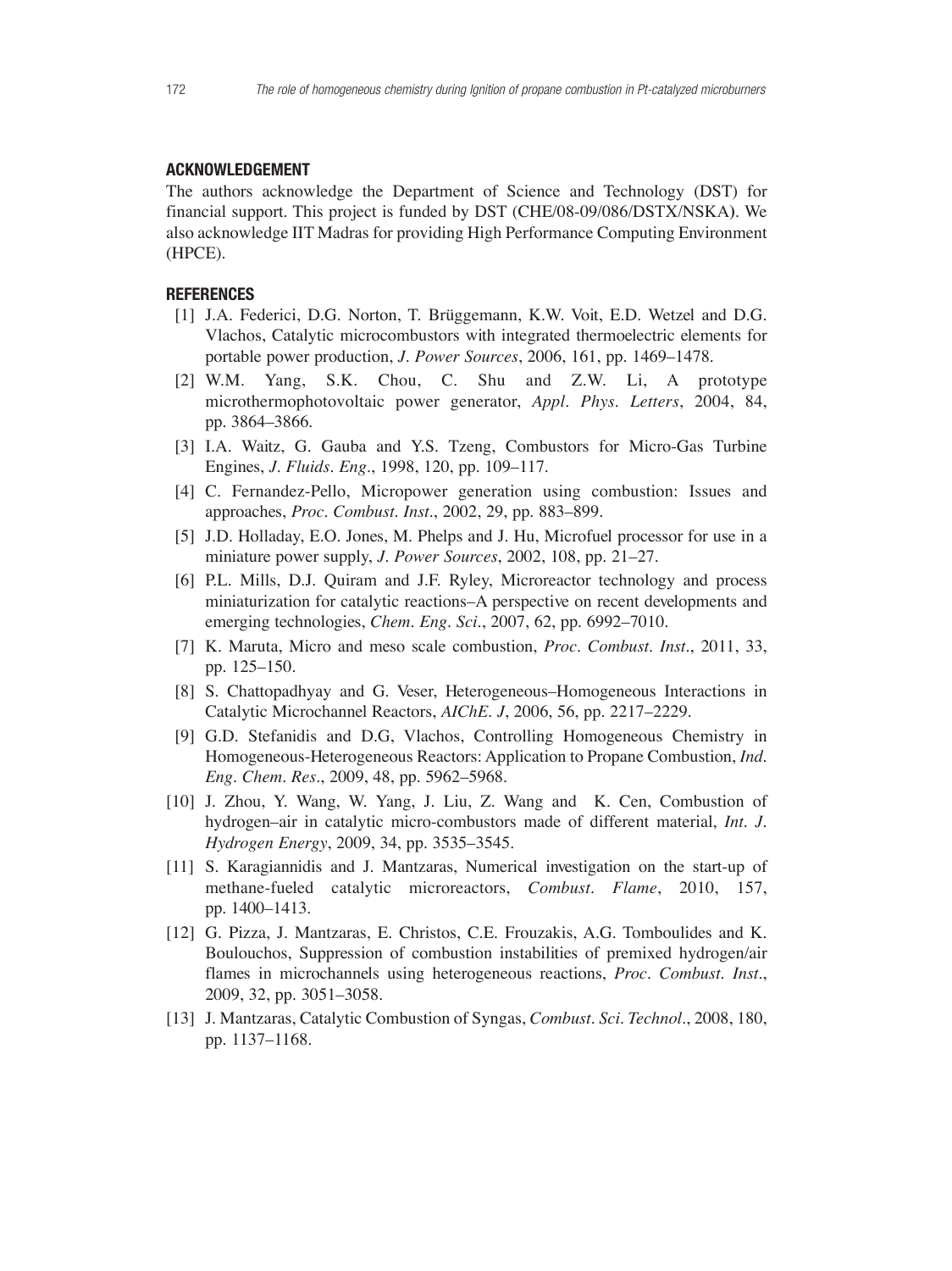- [14] S. Karagiannidis, J. Mantzaras, G. Jackson, B. Boulouchos, Hetero-/homogeneous combustion and stability maps in methane-fueled catalytic microreactors, *Proc. Combust. Inst.*, 2007, 31, pp. 3309–3317.
- [15] G.B. Chen, C.P. Chen, C.Y. Wu and Y.C. Chao, Effects of catalytic walls on hydrogen/air combustion inside a micro-tube, *Appl. Catal. A–Gen.*, 2007, 332, pp. 89–97.
- [16] A. Di Benedetto, V.D. Sarli and G.A. Russo, A novel catalytic-homogeneous micro-combustor, *Catal. Today*, 2009, 1475, pp. S156–S161.
- [17] G. Groppi, E. Tronconi and P. Forzatti, Investigations on catalytic combustors for gas turbine applications through mathematical model analysis, *Appl. Catal.*, 1996, 138, pp. 177–197.
- [18] D.G. Norton and D.G. Vlachos, Hydrogen assisted self-ignition of propane/air mixtures in catalytic microburners, *Proc. Combust. Inst.*, 2005, 30, pp. 2473–2480.
- [19] D. G. Norton, E. D. Wetzel and D. G. Vlachos, Fabrication of single-channel catalytic microburners: Effect of confinement on the oxidation of hydrogen/air mixtures, *Ind. Eng. Chem. Res.*, 2004, 43, pp. 4833–4840.
- [20] R. Schwiedernoch, S. Tischer, O. Deutschmann and J. Warnatz, Experimental and Numerical Investigation of the Ignition of Methane Combustion in a Platinum-Coated Honeycomb Monolith, *Proc. Combust. Inst.*, 2002, 29, pp. 1005–1011.
- [21] J. Mantzaras, R. Bombach, R. Schaeren, Hetero-/homogeneous combustion of hydrogen/air mixtures over platinum at pressures up to 10 bars, *Proc. Combust. Inst.*, 2009, 32, pp. 1937–1945.
- [22] Y. Ghermay, J. Mantzaras, R. Bombach, K. Boulouchos, Homogeneous combustion of fuel-lean H2/O2/N2 mixtures over platinum at elevated pressures and preheats, *Combust. Flame*, 2011, 158, pp. 1491–1506.
- [23] S. Karagiannidis, J. Mantzaras, R. Bombach, S. Schenker and K. Boulouchos, Experimental and numerical investigation of the hetero-/homogeneous combustion of lean propane/air mixtures over platinum, *Proc. Combust. Inst.*, 2009, 32, pp. 1947–1955.
- [24] S. Karagiannidis, J. Mantzaras and K. Boulouchos, Stability of hetero- /homogeneous combustion in propane- and methane-fueled catalytic microreactors: Channel confinement and molecular transport effects, *Proc. Combust. Inst.*, 2011, 33, pp. 3241–3249.
- [25] D.K. Zerkle, M. D. Allendorf, M. Wolf and O. Deutschmannz, Understanding Homogeneous and Heterogeneous Contributions to the Platinum-Catalyzed Partial Oxidation of Ethane in a Short-Contact-Time Reactor, *J. Catal.*, 2000, 196, pp. 18–39.
- [26] L. Maier, M. Hartmann, S. Tischer, O. Deutschmann, Interaction of heterogeneous and homogeneous kinetics with mass and heat transfer in catalytic reforming of logistic fuels, *Combust. Flame*, 2011, 158, pp. 796–808.